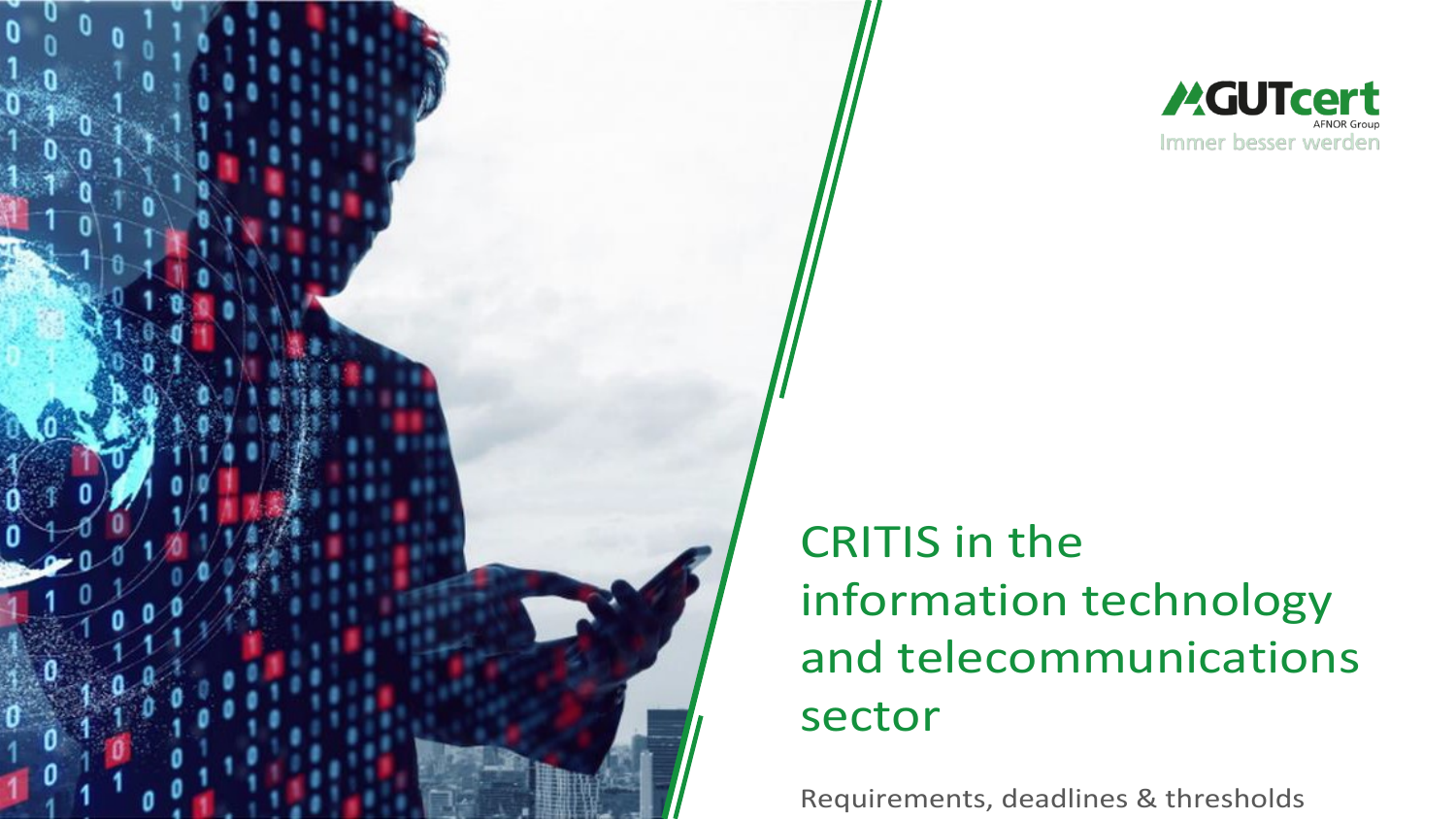# Why is CRITIS important?

According to the constitution, the state is obliged to ensure an adequate level of service and security for its citizens. Therefore, sectors and services have been defined that are crucial for the basic provision of the population.

- Security
- Preparation for critical situations
- Ensuring the smooth operation of the organisation

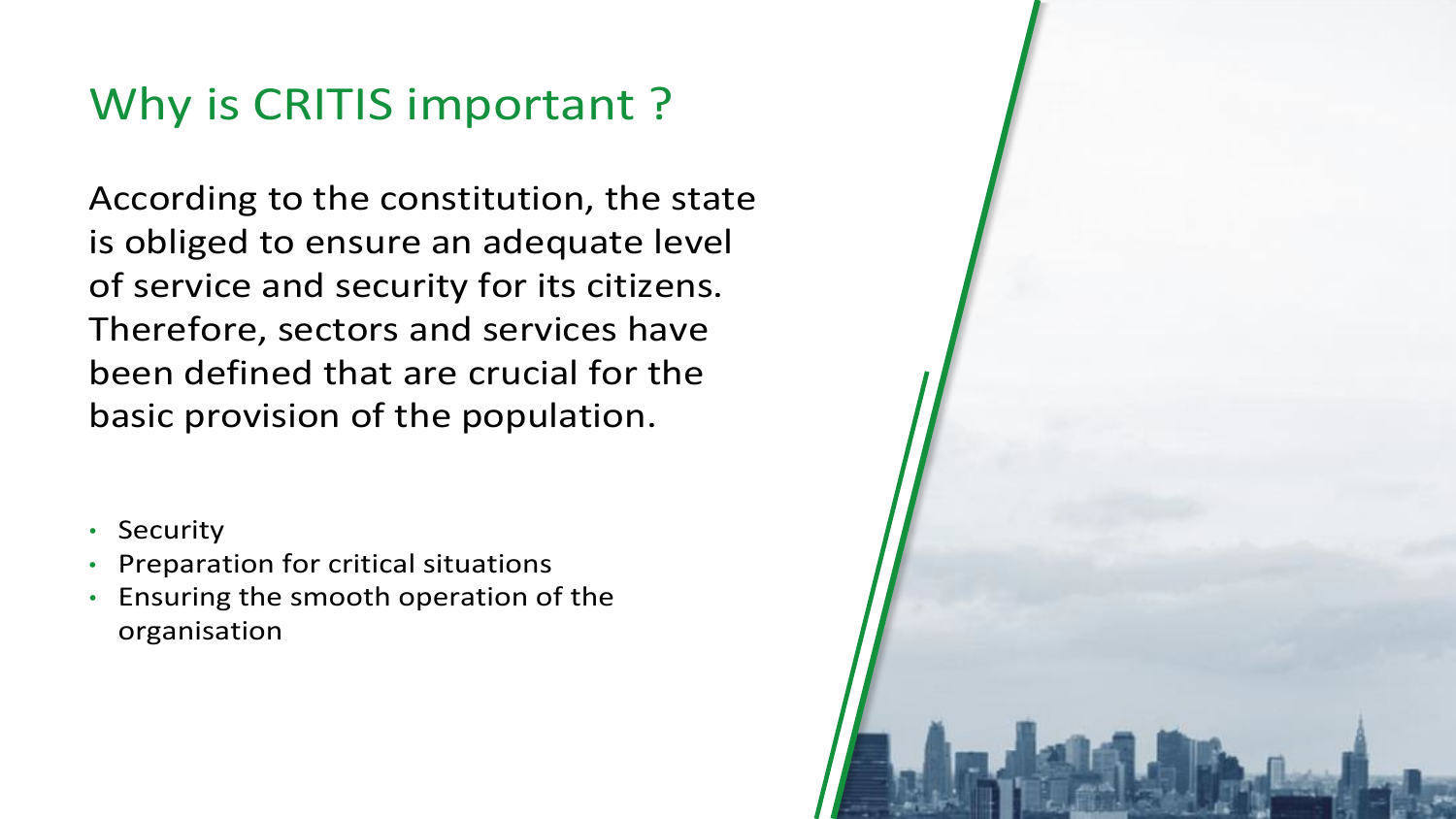## KRITIS Regulation

- Defines sectors & industries that are critical
	- Defines thresholds below which Operators are classified as KRITIS
- The classification as Critical Infrastructure affects utilities from approx. 500,000 people

#### §8a [KRITIS Regulation](https://www.gesetze-im-internet.de/bsi-kritisv/BSI-KritisV.pdf)

*"Operators of critical infrastructures shall be obliged to take appropriate organisational and technical precautions to prevent disruptions to the availability, integrity, authenticity and confidentiality of their information technology systems, components or processes that are essential to the functioning of the critical infrastructures they operate no later than two years after the entry into force of the statutory order pursuant to section 10(1).*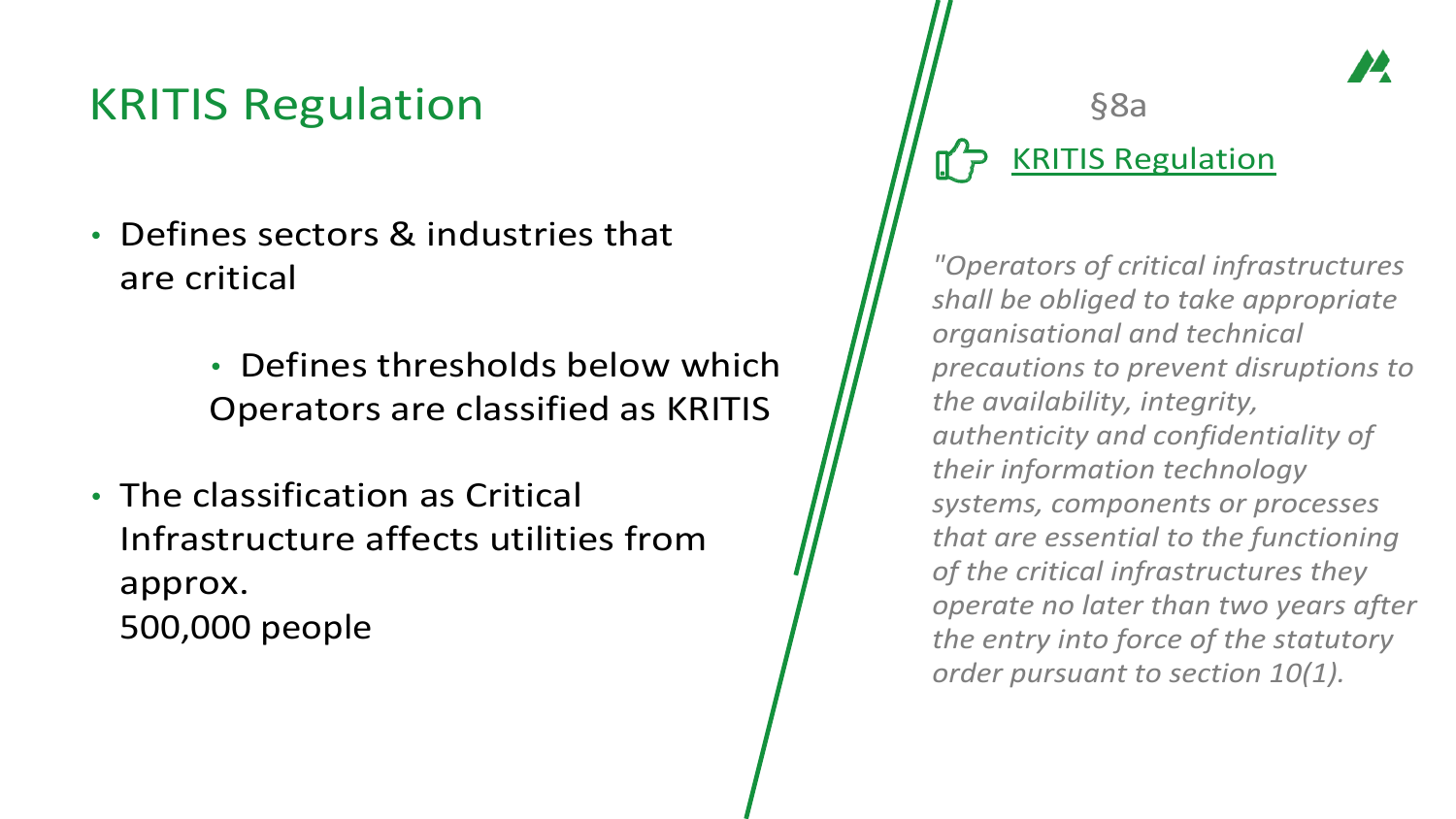

Deadline: May 2022 Verification: every 2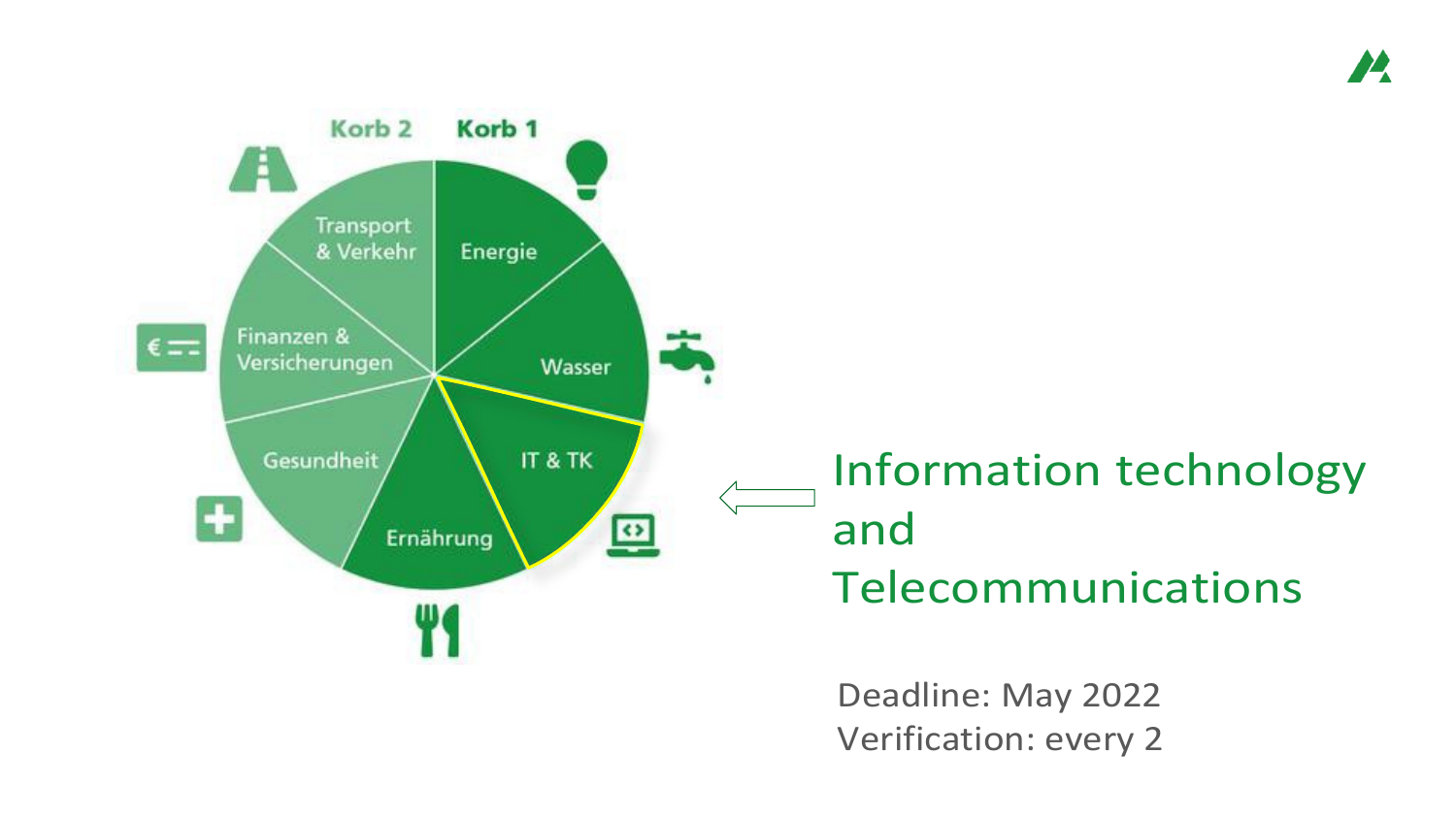years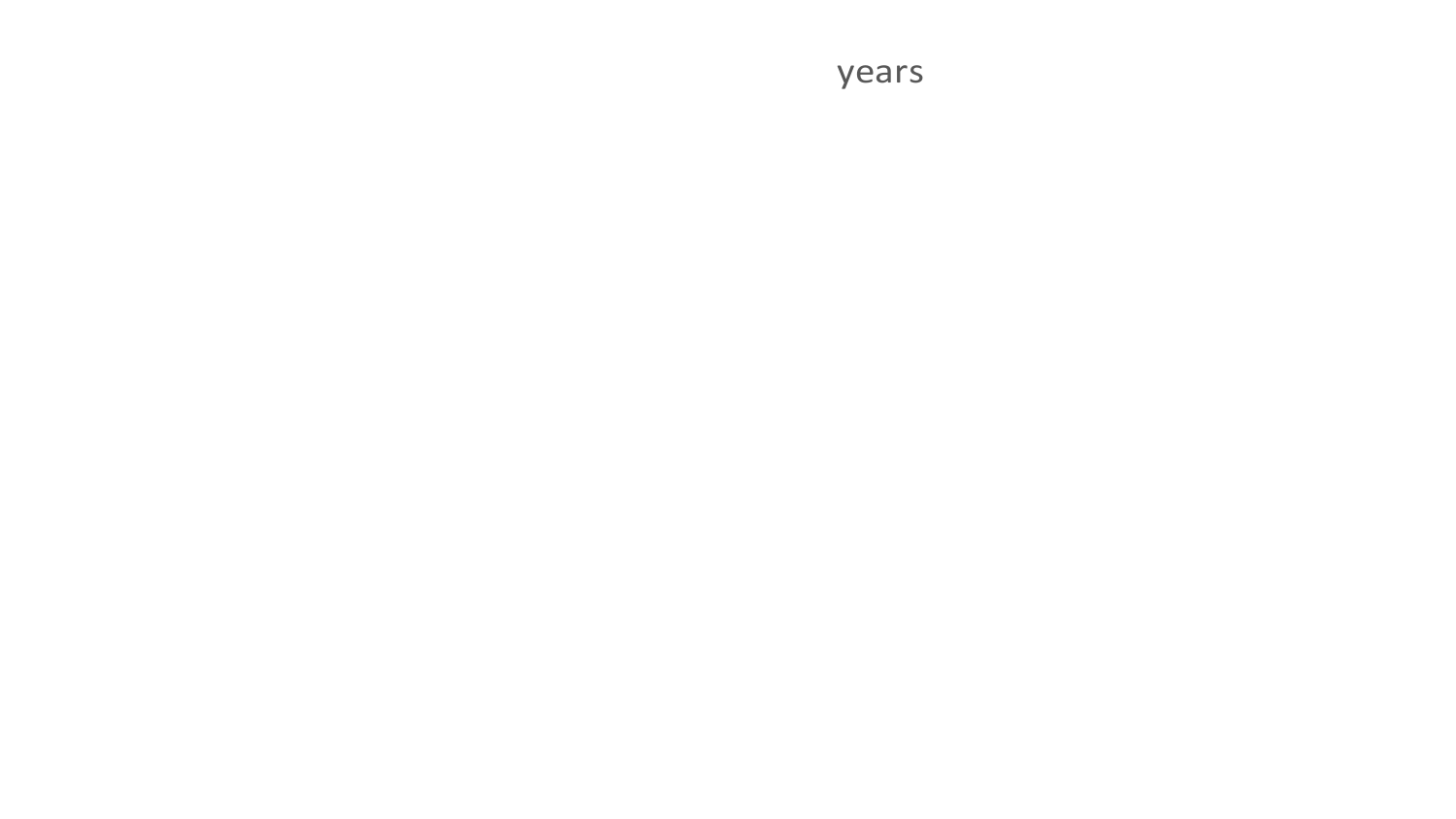# IT & TC Thresholds

- Local access networks: 100,000 subscribers
- Transmission networks for publicly available telephone services and data transmission or internet access services: 100,000 subscribers (lines)
- DNS resolver: 100,000 participants of the access network
- Authoritative DNS servers: 250,000 domains
- Data centre: 5 MW contracted capacity
- Server farm: 25,000 running instances
- Content Delivery Network: delivered 75,000 TByte/year
- Internet node (IXP): 300 participants

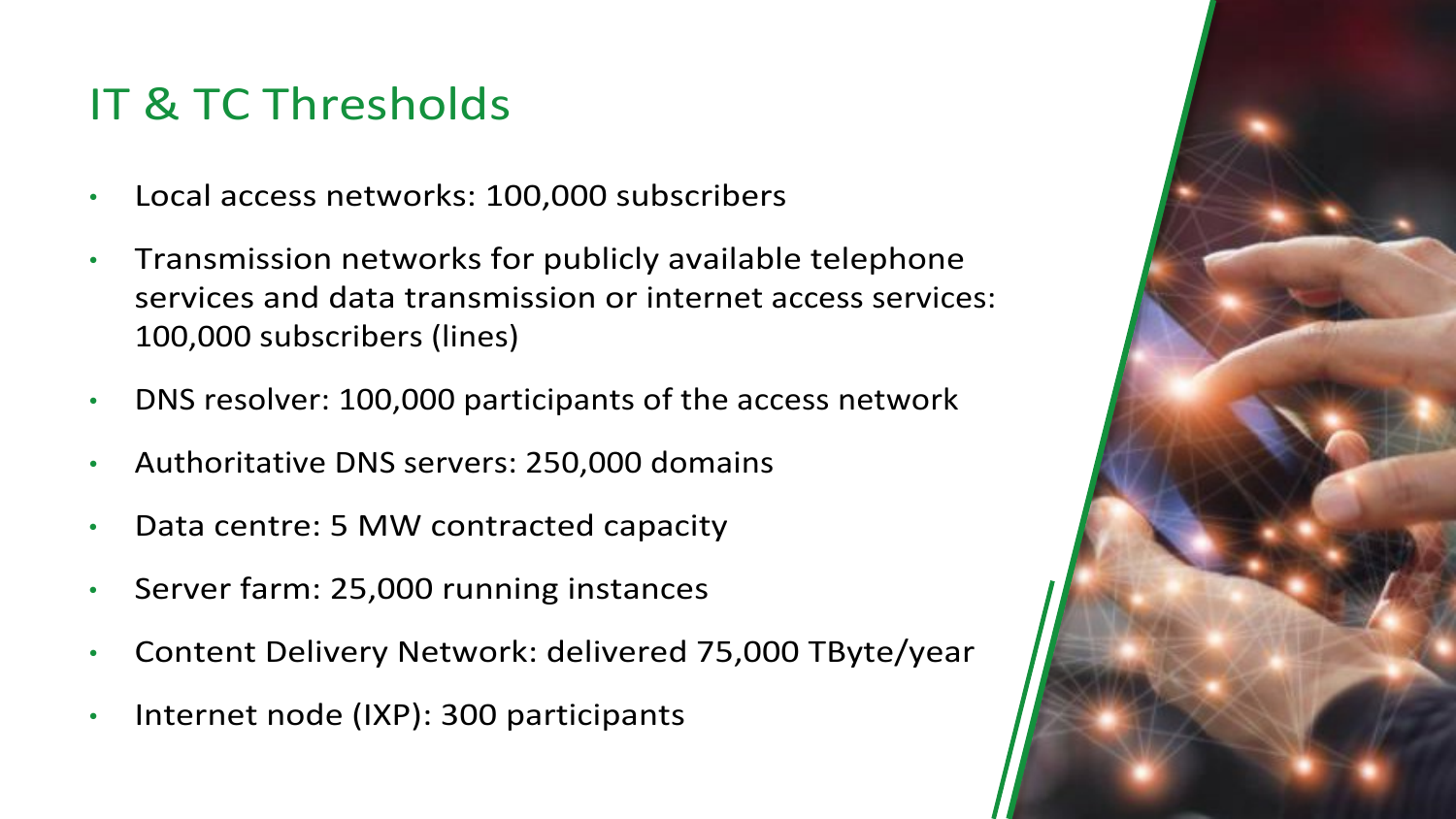# Are you classified as a KRITIS? What do you need to know?

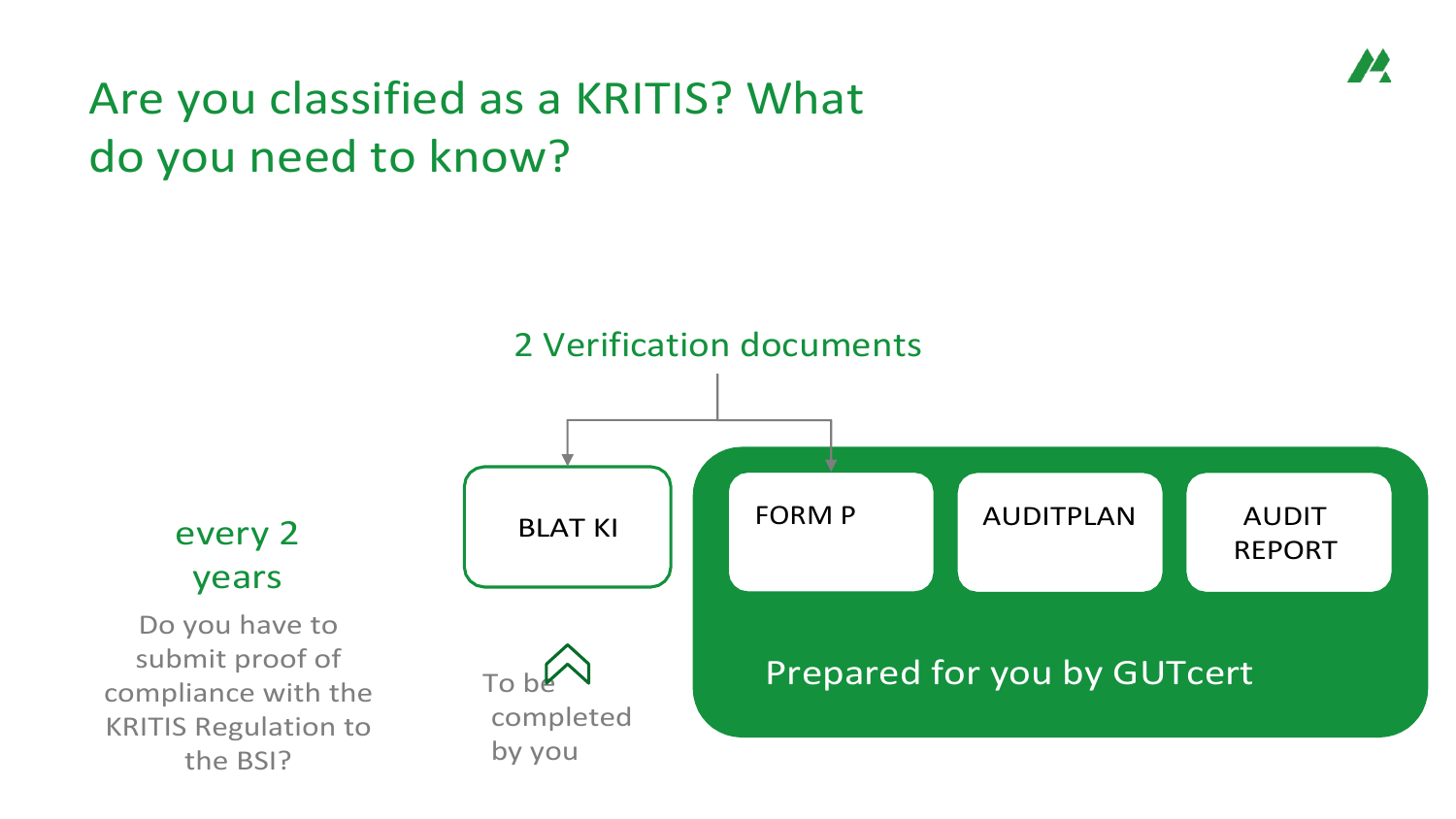! After the KRITIS audit there is no certificate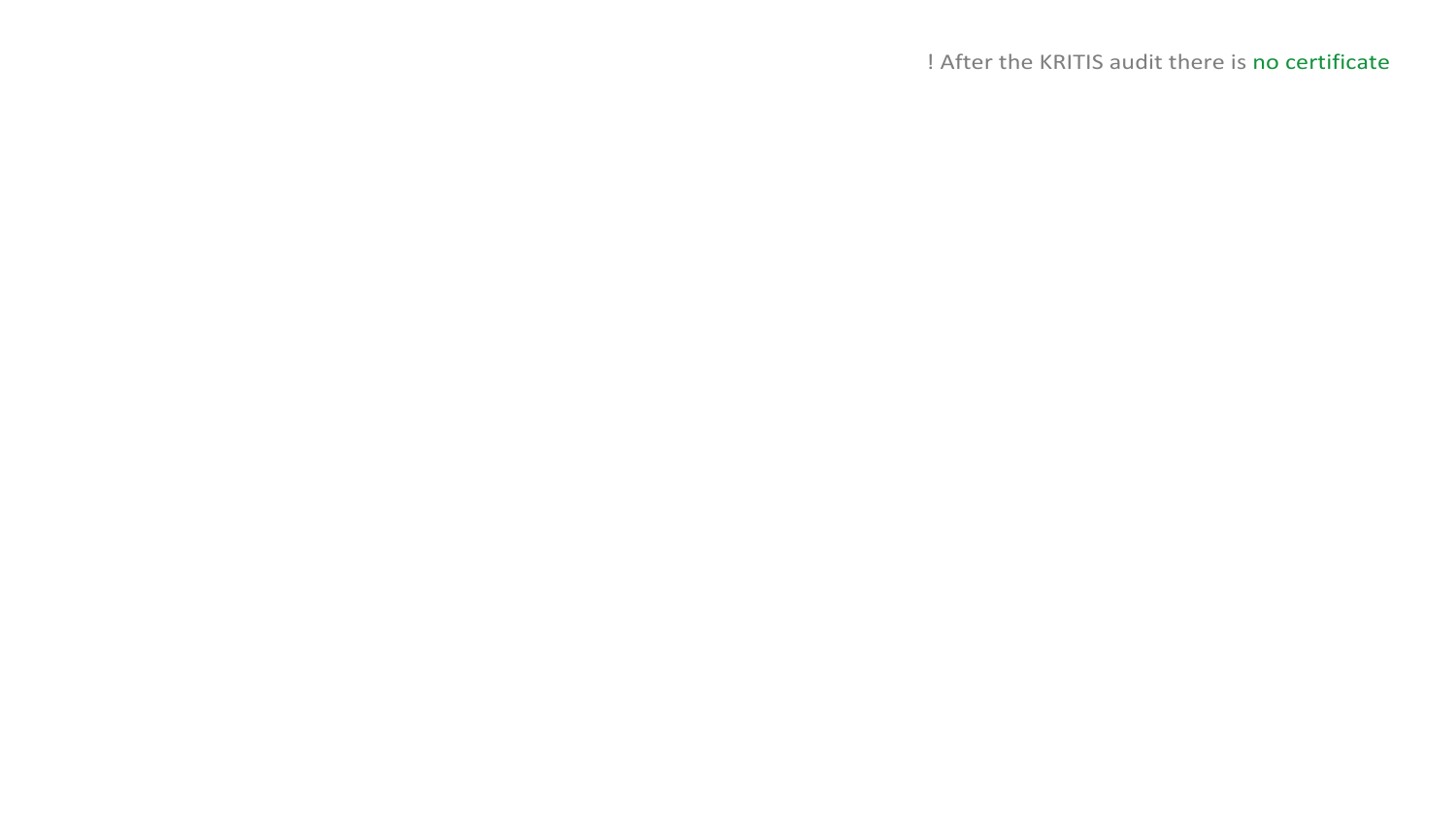### Procedure



Operator must register with the BSI to obtain an operator number. This applies to the following categories of installations:

Internet Exchange Points (IXP) | Local Access Network | Transmission Network | DNS Resolver | Authoritative DNS Server | Data Centre (Housing) | Server Farm | Content Delivery Network | Facility for the Provision of Trust Services

Operators must prove that the IT systems comply with the "State of the art" according to one of the following basics:

- Industry-specific safety standard B3S
- Guidance on sector-specific safety standards (B3S) according to § 8a (2) BSIG
- Adherence to ISO 27001 + adaptation to the industry (with the help of an auditor or industry expert)

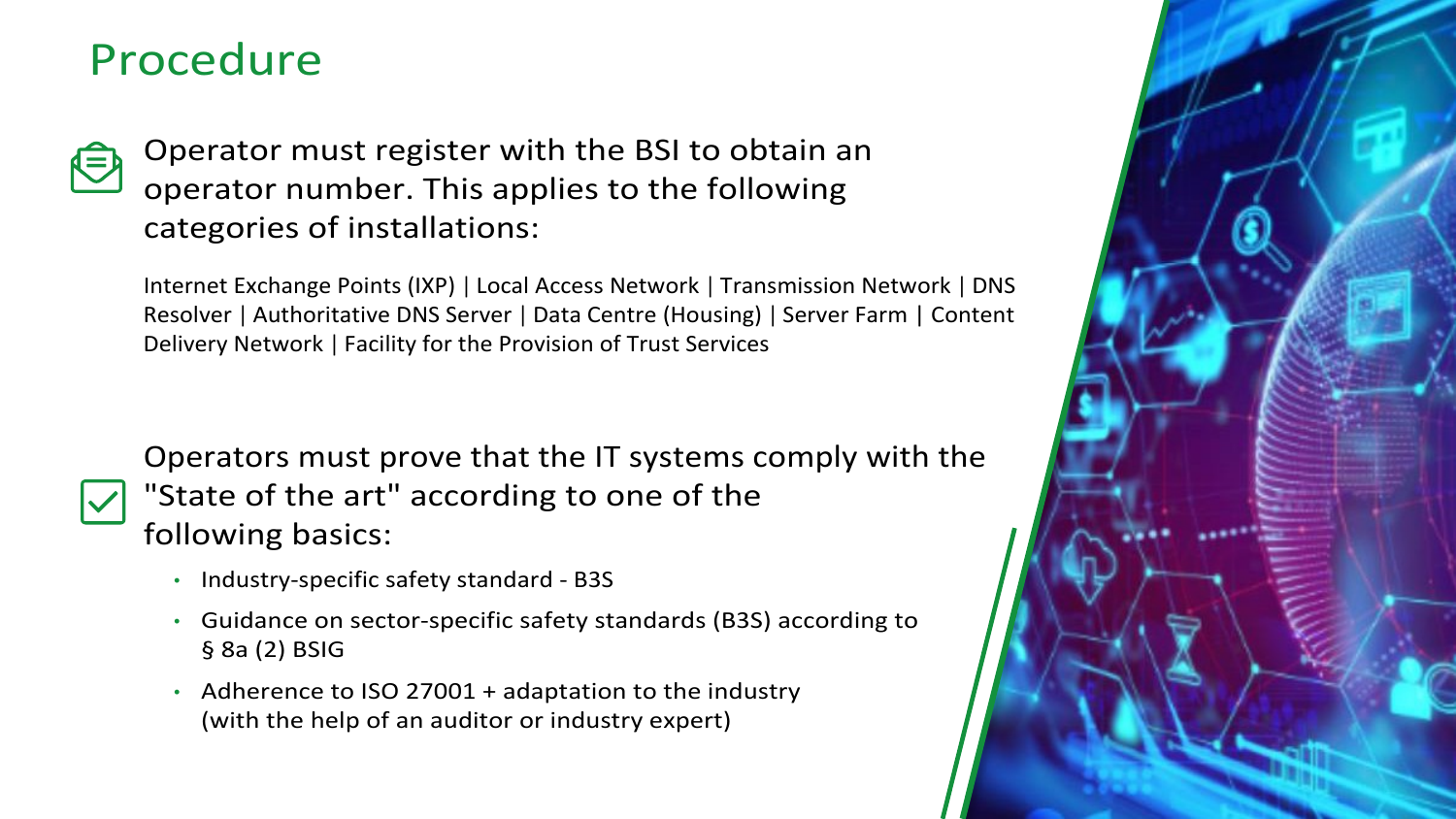### Procedure

The industry-specific security standard on IT [security applies to the](https://www.kritis.bund.de/SharedDocs/Downloads/Kritis/DE/B3S_ITK_V1.05.pdf%3Bjsessionid%3D7CD3BDB662B3A95721C602BF98E40976.1_cid345?__blob=publicationFile) [following](https://www.kritis.bund.de/SharedDocs/Downloads/Kritis/DE/B3S_ITK_V1.05.pdf%3Bjsessionid%3D7CD3BDB662B3A95721C602BF98E40976.1_cid345?__blob=publicationFile) categories of installations:

- Data centre
- Server farm
- Content Delivery Network



Operator must by the cut-off date of **3 May 2022** have provided the evidence

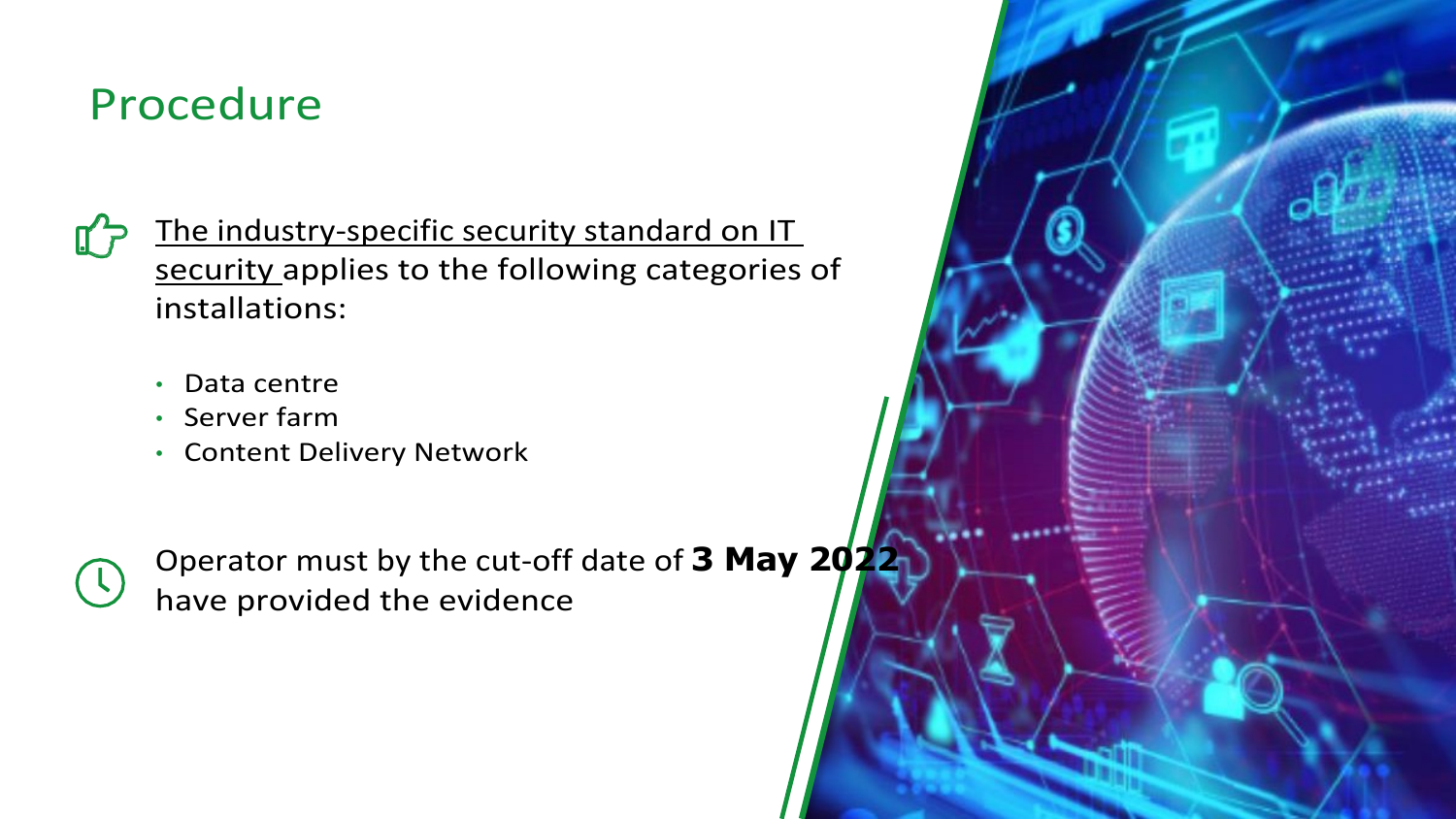#### $\boldsymbol{\mu}$

#### KRITIS audit explained in six steps